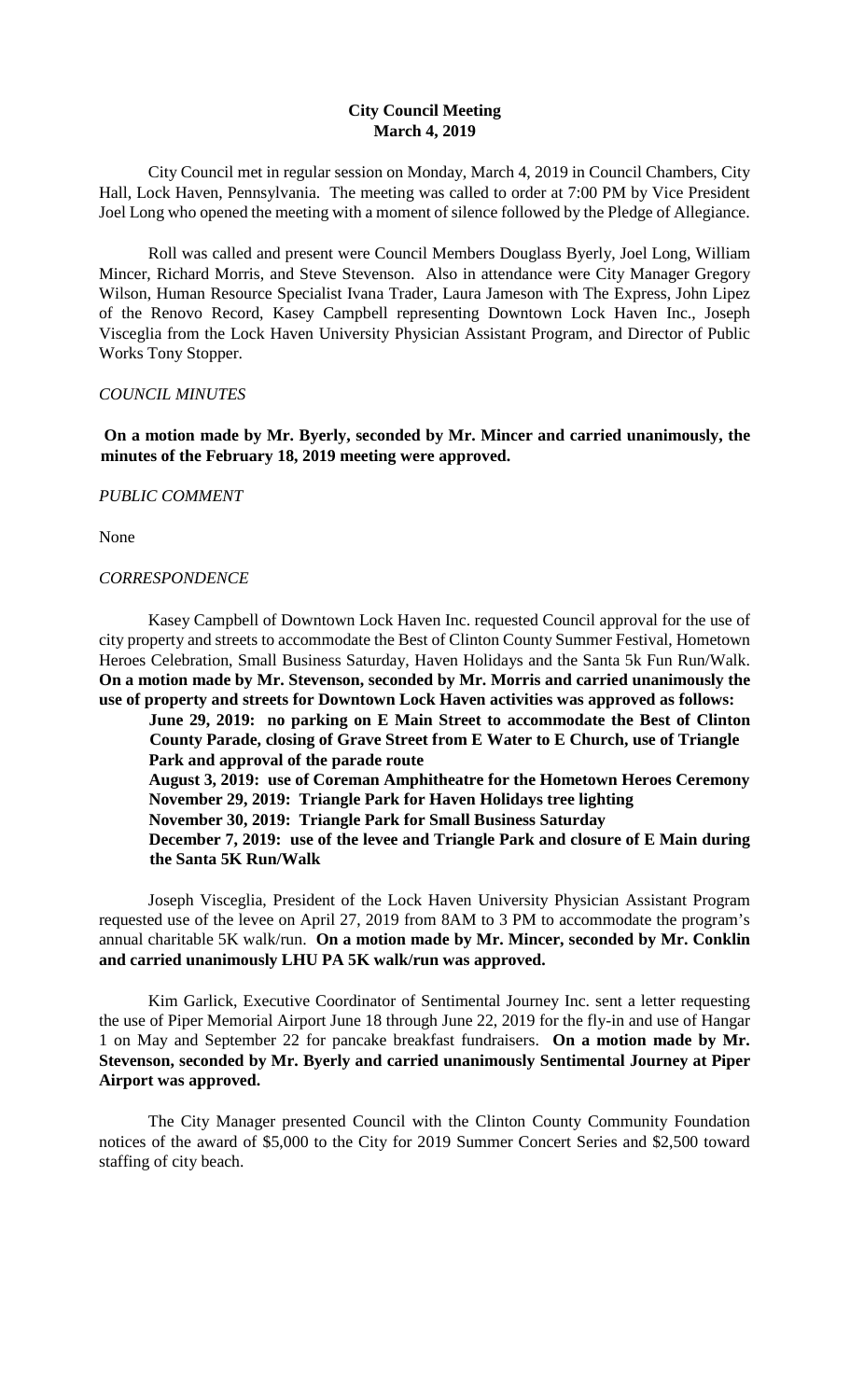#### *UNFINISHED BUSINESS*

Director of Public Works Tony Stopper presented the 2019 Capital Improvement Plan for Council's consideration. The plan details how the monies set aside in each major fund during the annual budget process will be allocated to fund capital investments in public property throughout the community. The General Fund's 2019 allocation of \$156,557, the Water Fund's allocation of \$65,479 and the Sewer Fund's allocation of \$74,457 will be combined with other resources including borrowed proceeds, grants and state Liquid Fuels toward more than \$6-million in projects in 2019. The Capital Improvement Plan also notes projects for consideration over the next five years including the current year with a total investment estimated at more than \$41.8million. Council will review the plan and discuss it again at the March 18 regular meeting of Council where it will consider its approval.

Council discussed the creation of a Junior Council Member position which would be open to high school students. Council would accept letters from interested applicants and interview them, similar to the procedure used in the past for the appointment to vacancies on Council. While the position would not be able to vote, they would be involved in discussion and would be required to attend each meeting. The manager will put together a resolution enabling the position for Council's consideration at a future meeting.

#### *NEW BUSINESS*

Council considered Ordinance No. 2019-01 AN ORDINANCE AMENDING THE CITY CODE BY ADDING NOISE CONTROL. The City Manager informed Council that unreasonable noise is currently addressed as disturbing the peace, and as such requires a public complaint for the police to address an issue. The introduction of a dedicated noise control ordinance will better enable the police to react to unreasonable noise, while also providing exemptions for including any event approved by Council. If approved on first reading, the ordinance will be advertised giving the public an opportunity to have input and will again be addressed at the March 18 regular meeting of council for second reading and potential adoption. **On a motion made by Mr. Conklin, seconded by Mr. Byerly and carried unanimously 2019-01 AN ORDINANCE AMENDING THE CITY CODE BY ADDING NOISE CONTROL was approved.** 

The City Manager presented the Annual Financial Statements for the 2017 fiscal year as produced by the City's contracted independent auditor Baker Tilly. The annual audit has been posted on the City's website and along with previous years' audits and is available for public review at City Hall as well.

Council considered an agreement with Baker Tilly for professional auditing services of the 2018 fiscal year with Baker Tilly as part of the third year extension of the original agreement. **On a motion made by Mr. Conklin, seconded by Mr. Mincer, and carried unanimously, the agreement with Baker Tilly for professional auditing services was approved in an amount not to exceed \$44,134 and providing for a forfeiture of 10% of the cost if the audit is not completed by December 31, 2019.**

Council received the results of the bid on Project 2019-01 for the construction of the new salt storage facility at 99 Second Avenue, with the lowest bid coming from Park Lane Construction of Clyde, NY in the amount of \$205,620. The project is funded by borrowing from the 2018A Note. **On a motion made by Mr. Conklin, seconded by Mr. Bylery and carried unanimously the Salt Storage Project 2019-01 was approved.** 

Council received the results of the bid on Project 2019-02 for cleaning services at City Hall from March 1, 2019 to March 1, 2020, with the lowest bid coming from Belcher Enterprises of Jersey Shore, PA in the amount of \$26,100 per year to be paid out in 12 monthly installments. The funding is included in the 2019 annual budget. **On a motion made by Mr. Stevenson, seconded by Mr. Morris and carried unanimously for Cleaning Services are awarded to Belcher Enterprises.**